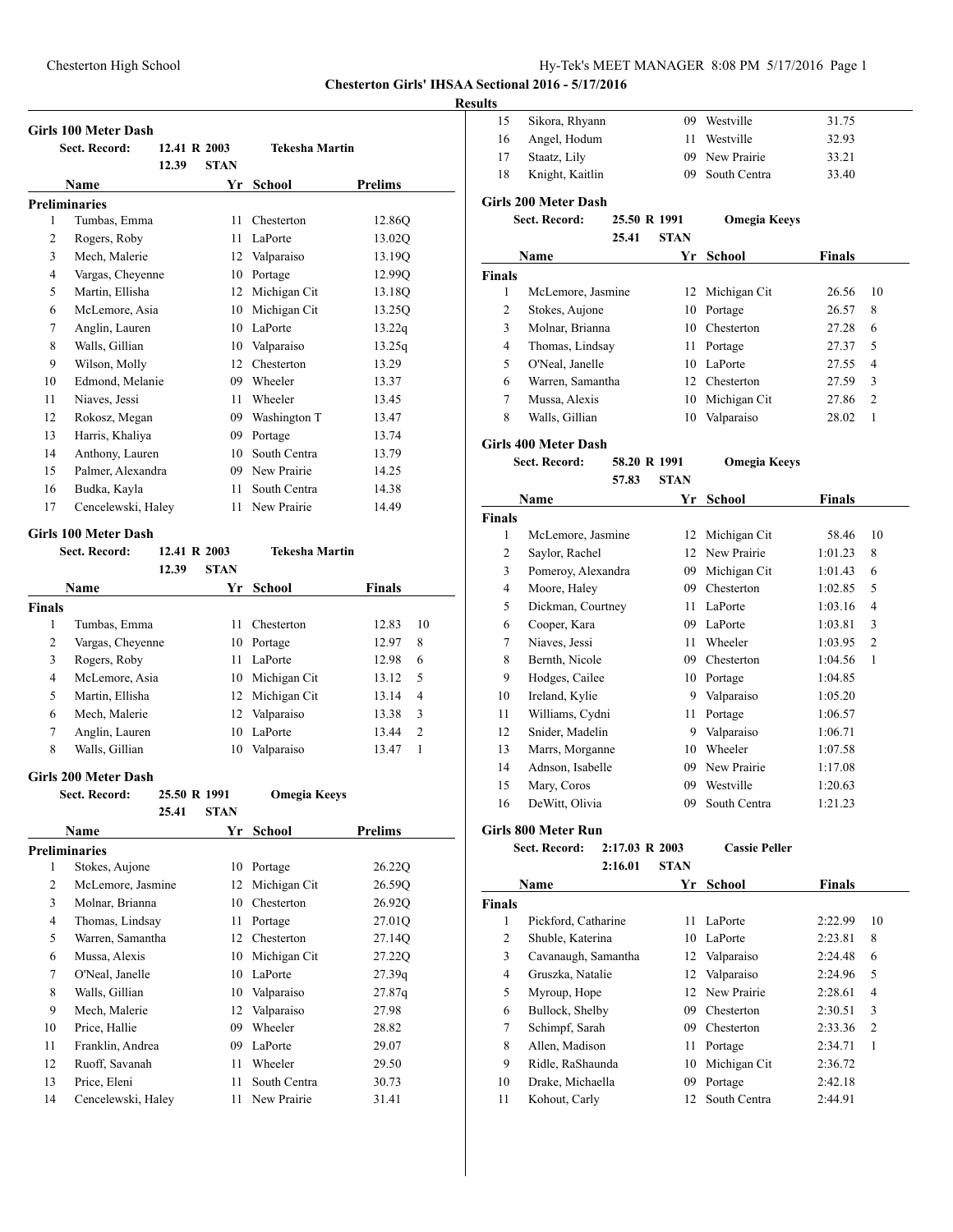**Chesterton Girls' IHSAA Sectional 2016 - 5/17/2016**

# **Resul**

|               | Finals  (Girls 800 Meter Run)     |                   |                      |                            |
|---------------|-----------------------------------|-------------------|----------------------|----------------------------|
|               | <b>Name</b>                       |                   | Yr School            | <b>Finals</b>              |
| 12            | Sherrod, Brikea                   | 09                | Michigan Cit         | 2:47.47                    |
| 13            | Parkman, Mary                     | 11                | Westville            | 2:49.10                    |
| 14            | Hall, Megan                       | 09                | Wheeler              | 2:50.78                    |
| 15            | Good, Kimberly                    | 09                | South Centra         | 3:37.52                    |
|               | Girls 1600 Meter Run              |                   |                      |                            |
|               | Sect. Record:<br>4:58.20 R 1983   |                   | <b>Judy Crowe</b>    |                            |
|               | 5:00.59                           | STAN              |                      |                            |
|               | Name                              |                   | Yr School            | <b>Finals</b>              |
| <b>Finals</b> |                                   |                   |                      |                            |
| 1             | Ferngren, Logan                   | 10                | Valparaiso           | 5:15.35<br>10              |
| 2             | Schoof, Kailee                    | 12                | LaPorte              | 5:18.83<br>8               |
| 3             | Ball, Kyra                        | 11                | Portage              | 6<br>5:21.54               |
| 4             | Krol, Kara                        | 09                | Chesterton           | 5<br>5:26.40               |
| 5             | Cipich, Lexie                     | 10                | Portage              | 4<br>5:27.52               |
| 6             | Brown, Elizabeth                  | 12                | Valparaiso           | 3<br>5:32.47               |
| 7             | Troy, Maureen                     | 10                | LaPorte              | 2<br>5:39.69               |
| 8             | Young, Kyra                       | 09                | New Prairie          | 5:45.13<br>1               |
| 9             | Nielsen, Lindsey                  | 11                | Chesterton           | 5:48.03                    |
| 10            | Burton, Lillian                   | 10                | Wheeler              | 5:51.16                    |
| 11            | Adnson, Isabelle                  | 09                | New Prairie          | 6:22.86                    |
| 12            | Hyska, Sarah                      | 09                | Michigan Cit         | 6:26.36                    |
| 13            | Chappell, Samantha                | 11                | Michigan Cit         | 6:35.73                    |
| 14            | Rogge, Alex                       | 10                | Wheeler              | 6:43.16                    |
|               | Girls 3200 Meter Run              |                   |                      |                            |
|               | Sect. Record:<br>10:57.85 R 2000  |                   | Michelle Dela Vina   |                            |
|               | 10:58.00                          | <b>STAN</b>       |                      |                            |
|               | Name                              | Yr                | School               | <b>Finals</b>              |
| <b>Finals</b> |                                   |                   |                      |                            |
|               |                                   |                   |                      |                            |
| 1             | Riehle, Shelby                    | 09                | LaPorte              | 11:14.16<br>10             |
| 2             | Tonne, Alena                      | 12                | Valparaiso           | 11:22.12<br>8              |
| 3             | Sullivan, Cara                    | 11                | Chesterton           | 11:25.91<br>6              |
| 4             | Noll, Jenny                       | 10                | LaPorte              | 5<br>11:50.29              |
| 5             | Timm, Rebecca                     | 11                | Portage              | 4<br>11:50.85              |
| 6             | Appelman, Lucy                    | 11                | Portage              | 3<br>11:57.00              |
| 7             | Kipp, Elena                       | 10                | Valparaiso           | $\overline{c}$<br>12:06.68 |
| 8             | Hoffmann, Rachel                  | 10                | Chesterton           | 12:25.16<br>1              |
| 9             | Burton, Lillian                   | 10                | Wheeler              | 13:22.08                   |
| 10            | Hyska, Sarah                      | 09                | Michigan Cit         | 14:07.39                   |
| 11            | Chappell, Samantha                | 11                | Michigan Cit         | 14:15.82                   |
| 12            | Hall, Riley                       | 11                | Wheeler              | 16:32.14                   |
|               | <b>Girls 100 Meter Hurdles IM</b> |                   |                      |                            |
|               | <b>Sect. Record:</b>              | 14.83 R 5/18/2010 | <b>Taylor Gilles</b> |                            |
|               | 14.97                             | STAN              |                      |                            |
|               | <b>Name</b>                       |                   | Yr School            | <b>Prelims</b>             |
|               | <b>Preliminaries</b>              |                   |                      |                            |
| 1             | Bell, Desiree                     | 12                | Chesterton           | 15.15Q                     |
| 2             | Wozniak, Kirsten                  | 10                | Chesterton           | 16.24Q                     |
| 3             | Tuerff, Riley                     | 09                | LaPorte              | 17.00Q                     |
| 4             | Lynch, Sara                       | 11                | Valparaiso           | 17.06Q                     |
| 5             | Burhans, Taylor                   | 11                | Portage              | 17.31q                     |
| 6             | Ido, Alyssa                       | 10                | Valparaiso           | 17.39q                     |
| 7             | Martin, Jael                      | 09                | Michigan Cit         | 17.85q                     |

| Simpson Martinez, Joliette                |                                                                                                                                                                                                                                                                                                                                                                                                                            |                                                                    |                                                                                                                                                                                                                                                                                                                                                       |                                                                                                                                                                             |
|-------------------------------------------|----------------------------------------------------------------------------------------------------------------------------------------------------------------------------------------------------------------------------------------------------------------------------------------------------------------------------------------------------------------------------------------------------------------------------|--------------------------------------------------------------------|-------------------------------------------------------------------------------------------------------------------------------------------------------------------------------------------------------------------------------------------------------------------------------------------------------------------------------------------------------|-----------------------------------------------------------------------------------------------------------------------------------------------------------------------------|
|                                           |                                                                                                                                                                                                                                                                                                                                                                                                                            | 10 LaPorte                                                         | 21.93q                                                                                                                                                                                                                                                                                                                                                |                                                                                                                                                                             |
| Valadez, Jamie                            | 10                                                                                                                                                                                                                                                                                                                                                                                                                         | Portage                                                            | <b>DNF</b>                                                                                                                                                                                                                                                                                                                                            |                                                                                                                                                                             |
| Girls 100 Meter Hurdles IM                |                                                                                                                                                                                                                                                                                                                                                                                                                            |                                                                    |                                                                                                                                                                                                                                                                                                                                                       |                                                                                                                                                                             |
| <b>Sect. Record:</b><br>14.83 R 5/18/2010 |                                                                                                                                                                                                                                                                                                                                                                                                                            | <b>Taylor Gilles</b>                                               |                                                                                                                                                                                                                                                                                                                                                       |                                                                                                                                                                             |
| 14.97                                     |                                                                                                                                                                                                                                                                                                                                                                                                                            |                                                                    |                                                                                                                                                                                                                                                                                                                                                       |                                                                                                                                                                             |
|                                           |                                                                                                                                                                                                                                                                                                                                                                                                                            |                                                                    |                                                                                                                                                                                                                                                                                                                                                       |                                                                                                                                                                             |
|                                           |                                                                                                                                                                                                                                                                                                                                                                                                                            |                                                                    |                                                                                                                                                                                                                                                                                                                                                       |                                                                                                                                                                             |
| Bell, Desiree                             |                                                                                                                                                                                                                                                                                                                                                                                                                            |                                                                    | 15.70                                                                                                                                                                                                                                                                                                                                                 | 10                                                                                                                                                                          |
|                                           |                                                                                                                                                                                                                                                                                                                                                                                                                            |                                                                    | 16.28                                                                                                                                                                                                                                                                                                                                                 | 8                                                                                                                                                                           |
| Wozniak, Kirsten                          |                                                                                                                                                                                                                                                                                                                                                                                                                            |                                                                    | 16.31                                                                                                                                                                                                                                                                                                                                                 | 6                                                                                                                                                                           |
| Burhans, Taylor                           |                                                                                                                                                                                                                                                                                                                                                                                                                            |                                                                    | 17.11                                                                                                                                                                                                                                                                                                                                                 | 5                                                                                                                                                                           |
| Lynch, Sara                               |                                                                                                                                                                                                                                                                                                                                                                                                                            |                                                                    | 17.19                                                                                                                                                                                                                                                                                                                                                 | 4                                                                                                                                                                           |
| Martin, Jael                              |                                                                                                                                                                                                                                                                                                                                                                                                                            |                                                                    | 17.67                                                                                                                                                                                                                                                                                                                                                 | 3                                                                                                                                                                           |
| Ido, Alyssa                               |                                                                                                                                                                                                                                                                                                                                                                                                                            |                                                                    | 17.74                                                                                                                                                                                                                                                                                                                                                 | 2                                                                                                                                                                           |
| Simpson Martinez, Joliette                | 10                                                                                                                                                                                                                                                                                                                                                                                                                         | LaPorte                                                            | 21.29                                                                                                                                                                                                                                                                                                                                                 | 1                                                                                                                                                                           |
|                                           |                                                                                                                                                                                                                                                                                                                                                                                                                            |                                                                    |                                                                                                                                                                                                                                                                                                                                                       |                                                                                                                                                                             |
|                                           |                                                                                                                                                                                                                                                                                                                                                                                                                            |                                                                    |                                                                                                                                                                                                                                                                                                                                                       |                                                                                                                                                                             |
|                                           |                                                                                                                                                                                                                                                                                                                                                                                                                            |                                                                    |                                                                                                                                                                                                                                                                                                                                                       |                                                                                                                                                                             |
|                                           |                                                                                                                                                                                                                                                                                                                                                                                                                            |                                                                    |                                                                                                                                                                                                                                                                                                                                                       |                                                                                                                                                                             |
|                                           |                                                                                                                                                                                                                                                                                                                                                                                                                            |                                                                    |                                                                                                                                                                                                                                                                                                                                                       |                                                                                                                                                                             |
|                                           |                                                                                                                                                                                                                                                                                                                                                                                                                            |                                                                    |                                                                                                                                                                                                                                                                                                                                                       | 10                                                                                                                                                                          |
|                                           |                                                                                                                                                                                                                                                                                                                                                                                                                            |                                                                    |                                                                                                                                                                                                                                                                                                                                                       | 8                                                                                                                                                                           |
|                                           |                                                                                                                                                                                                                                                                                                                                                                                                                            |                                                                    |                                                                                                                                                                                                                                                                                                                                                       | 6                                                                                                                                                                           |
|                                           |                                                                                                                                                                                                                                                                                                                                                                                                                            |                                                                    |                                                                                                                                                                                                                                                                                                                                                       | 5                                                                                                                                                                           |
|                                           |                                                                                                                                                                                                                                                                                                                                                                                                                            |                                                                    |                                                                                                                                                                                                                                                                                                                                                       | 4                                                                                                                                                                           |
|                                           |                                                                                                                                                                                                                                                                                                                                                                                                                            |                                                                    |                                                                                                                                                                                                                                                                                                                                                       | 3                                                                                                                                                                           |
|                                           |                                                                                                                                                                                                                                                                                                                                                                                                                            |                                                                    |                                                                                                                                                                                                                                                                                                                                                       | 2                                                                                                                                                                           |
|                                           | 11                                                                                                                                                                                                                                                                                                                                                                                                                         |                                                                    |                                                                                                                                                                                                                                                                                                                                                       | 1                                                                                                                                                                           |
| Garzella, Emma                            |                                                                                                                                                                                                                                                                                                                                                                                                                            |                                                                    | 53.38                                                                                                                                                                                                                                                                                                                                                 |                                                                                                                                                                             |
| Palmer, Alexandra                         |                                                                                                                                                                                                                                                                                                                                                                                                                            |                                                                    | 53.64                                                                                                                                                                                                                                                                                                                                                 |                                                                                                                                                                             |
|                                           |                                                                                                                                                                                                                                                                                                                                                                                                                            | Valparaiso                                                         | 54.09                                                                                                                                                                                                                                                                                                                                                 |                                                                                                                                                                             |
| Praschak, Alex                            |                                                                                                                                                                                                                                                                                                                                                                                                                            |                                                                    | 54.37                                                                                                                                                                                                                                                                                                                                                 |                                                                                                                                                                             |
| Burhans, Taylor                           | 11                                                                                                                                                                                                                                                                                                                                                                                                                         | Portage                                                            | 54.48                                                                                                                                                                                                                                                                                                                                                 |                                                                                                                                                                             |
| Nichols, Kelsie                           | 09                                                                                                                                                                                                                                                                                                                                                                                                                         | Westville                                                          | 1:00.35                                                                                                                                                                                                                                                                                                                                               |                                                                                                                                                                             |
| Woods, Calysta                            | 11                                                                                                                                                                                                                                                                                                                                                                                                                         | Wheeler                                                            | 1:02.01                                                                                                                                                                                                                                                                                                                                               |                                                                                                                                                                             |
|                                           |                                                                                                                                                                                                                                                                                                                                                                                                                            |                                                                    |                                                                                                                                                                                                                                                                                                                                                       |                                                                                                                                                                             |
|                                           |                                                                                                                                                                                                                                                                                                                                                                                                                            |                                                                    |                                                                                                                                                                                                                                                                                                                                                       |                                                                                                                                                                             |
|                                           |                                                                                                                                                                                                                                                                                                                                                                                                                            |                                                                    |                                                                                                                                                                                                                                                                                                                                                       |                                                                                                                                                                             |
|                                           |                                                                                                                                                                                                                                                                                                                                                                                                                            |                                                                    |                                                                                                                                                                                                                                                                                                                                                       |                                                                                                                                                                             |
|                                           |                                                                                                                                                                                                                                                                                                                                                                                                                            |                                                                    |                                                                                                                                                                                                                                                                                                                                                       |                                                                                                                                                                             |
|                                           |                                                                                                                                                                                                                                                                                                                                                                                                                            |                                                                    |                                                                                                                                                                                                                                                                                                                                                       |                                                                                                                                                                             |
|                                           |                                                                                                                                                                                                                                                                                                                                                                                                                            | А                                                                  |                                                                                                                                                                                                                                                                                                                                                       | 10                                                                                                                                                                          |
|                                           |                                                                                                                                                                                                                                                                                                                                                                                                                            |                                                                    |                                                                                                                                                                                                                                                                                                                                                       |                                                                                                                                                                             |
| 3) Thomas, Lindsay 11                     |                                                                                                                                                                                                                                                                                                                                                                                                                            | 4) Vargas, Cheyenne 10                                             |                                                                                                                                                                                                                                                                                                                                                       |                                                                                                                                                                             |
| 5) Brosky, Taylor 10                      |                                                                                                                                                                                                                                                                                                                                                                                                                            | 6) Castillo, Heaven 09                                             |                                                                                                                                                                                                                                                                                                                                                       |                                                                                                                                                                             |
| 7) Blackwell, Nahjae 10                   |                                                                                                                                                                                                                                                                                                                                                                                                                            | 8) Williams, Cydni 11                                              |                                                                                                                                                                                                                                                                                                                                                       |                                                                                                                                                                             |
|                                           |                                                                                                                                                                                                                                                                                                                                                                                                                            |                                                                    |                                                                                                                                                                                                                                                                                                                                                       |                                                                                                                                                                             |
| Chesterton                                |                                                                                                                                                                                                                                                                                                                                                                                                                            | A                                                                  | 50.49                                                                                                                                                                                                                                                                                                                                                 | 8                                                                                                                                                                           |
| 1) Bell, Desiree 12                       |                                                                                                                                                                                                                                                                                                                                                                                                                            | 2) Molnar, Brianna 10                                              |                                                                                                                                                                                                                                                                                                                                                       |                                                                                                                                                                             |
| 3) Tumbas, Emma 11                        |                                                                                                                                                                                                                                                                                                                                                                                                                            | 4) Warren, Samantha 12                                             |                                                                                                                                                                                                                                                                                                                                                       |                                                                                                                                                                             |
| 5) Cade, Sarah 11                         |                                                                                                                                                                                                                                                                                                                                                                                                                            | 6) Tumidalsky, Alexa 09                                            |                                                                                                                                                                                                                                                                                                                                                       |                                                                                                                                                                             |
|                                           | Name<br>Tuerff, Riley<br><b>Girls 300 Meter Hurdles Low</b><br><b>Sect. Record:</b><br>45.11<br>Name<br>Tuerff, Riley<br>Kampf, Elizabeth<br>Wozniak, Kirsten<br>McLemore, Asia<br>Bell, Desiree<br>Simpson Martinez, Joliette<br>Wilson, Elisabeth<br>Biggers, Alexis<br>Johnson, Emily<br>Girls 4x100 Meter Relay<br>Sect. Record:<br>McGregor, Nixon, Smith, Stoll<br>48.46<br>Team<br>Portage<br>1) Lopez, Angelica 11 | <b>STAN</b><br>44.69 R 2013<br><b>STAN</b><br>49.10 R 2006<br>STAN | Yr School<br>12 Chesterton<br>09 LaPorte<br>10 Chesterton<br>11 Portage<br>11 Valparaiso<br>09 Michigan Cit<br>10 Valparaiso<br>Yr<br><b>School</b><br>09 LaPorte<br>11 New Prairie<br>10 Chesterton<br>10 Michigan Cit<br>12 Chesterton<br>10 LaPorte<br>9 Valparaiso<br>Michigan Cit<br>10 Portage<br>09 New Prairie<br>11 -<br>12 Wheeler<br>Relay | Finals<br><b>Cassidy Swenson</b><br><b>Finals</b><br>46.50<br>47.47<br>49.10<br>49.82<br>49.94<br>52.37<br>52.58<br>52.68<br><b>Finals</b><br>50.39<br>2) Stokes, Aujone 10 |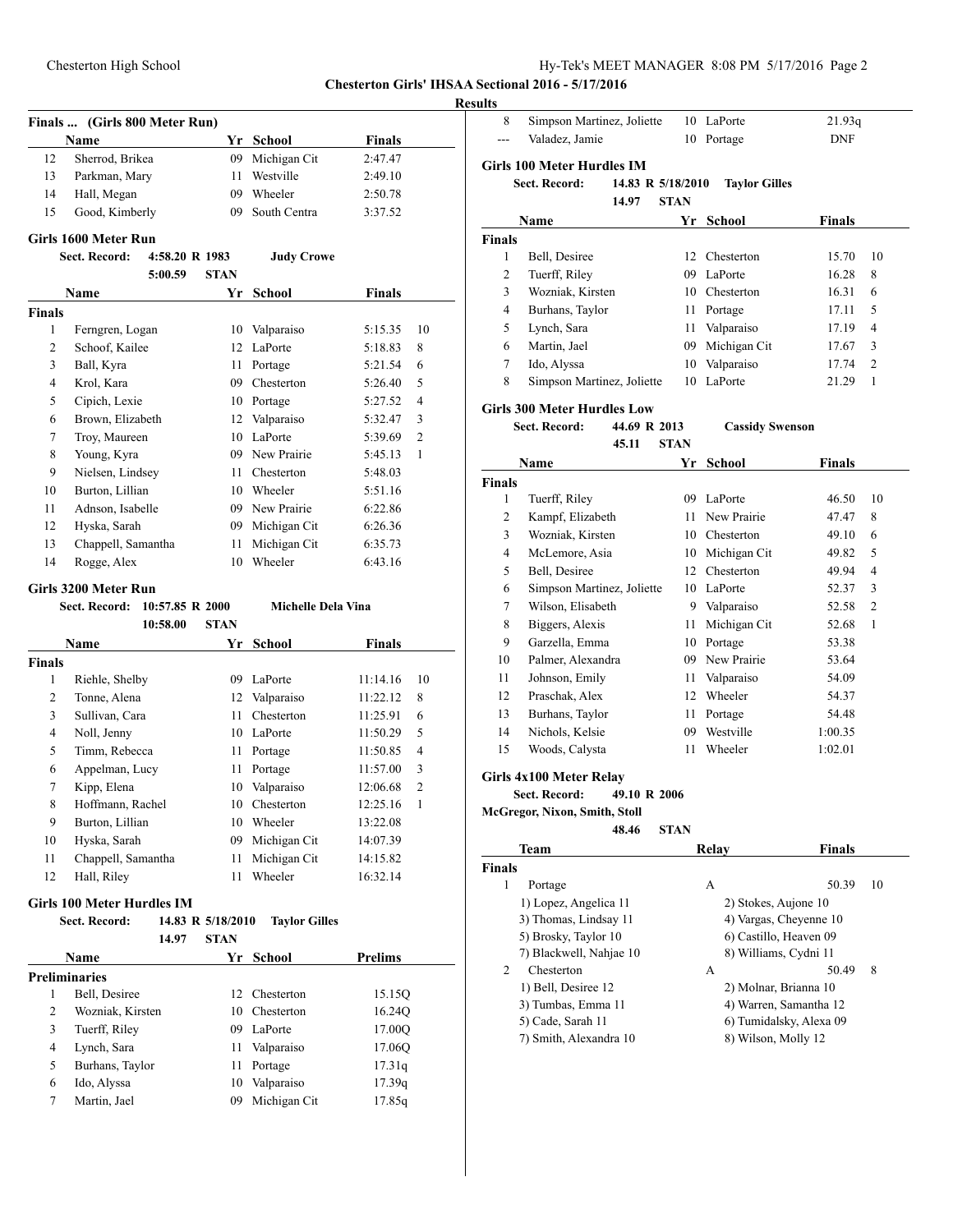**Chesterton Girls' IHSAA Sectional 2016 - 5/17/2016**

#### **Results**

| <b>Finals</b> |  | (Girls 4x100 Meter Relay) |
|---------------|--|---------------------------|
|               |  |                           |

|   | r mais  (On is 74100 meter ixelay)<br>Team | Relay | <b>Finals</b>              |                |
|---|--------------------------------------------|-------|----------------------------|----------------|
| 3 | Valparaiso                                 | A     | 52.19                      | 6              |
|   | 1) Clark, Brittney 10                      |       | 2) Mech, Malerie 12        |                |
|   | 3) Phillips, Taylor 09                     |       | 4) Walls, Gillian 10       |                |
|   | 5) Pollitt, Emma 10                        |       | 6) Rongers, Madelyn 9      |                |
|   | 7) Wagner, Ingrid 11                       |       | 8) Demaree, Carmen 10      |                |
| 4 | Michigan City                              | A     | 53.23                      | 5              |
|   | 1) Davis, Mariam 11                        |       | 2) Evans, Madison 11       |                |
|   | 3) Fuller, Lydia 09                        |       | 4) Martin, Ellisha 12      |                |
|   | 5) Biggers, Alexis 11                      |       | 6) Martin, Jael 09         |                |
|   | 7) McLemore, Asia 10                       |       | 8) Miller, Shellaya 10     |                |
| 5 | Wheeler                                    | A     | 54.81                      | $\overline{4}$ |
|   | 1) Edmond, Melanie 09                      |       | 2) Price, Hallie 09        |                |
|   | 3) Hessling, Courtney 12                   |       | 4) Ruoff, Savanah 11       |                |
|   | 5) Hammond, Chanelle 09                    |       | 6) Kehoe, Alicyn 09        |                |
| 6 | South Centra                               | A     | 54.97                      | 3              |
|   | 1) Anthony, Lauren 10                      |       | 2) Budka, Kayla 11         |                |
|   | 3) Price, Eleni 11                         |       | 4) Popplewell, Riley 12    |                |
|   | 5) Pisowicz, Olivia 11                     |       |                            |                |
| 7 | New Prairie                                | A     | 57.33                      | $\overline{2}$ |
|   | 1) Cencelewski, Haley 11                   |       | 2) Elm, Emily 09           |                |
|   | 3) Palmer, Alexandra 09                    |       | 4) Wolfenbarger, Bailee 10 |                |
|   | 5) McFadden, Molly 11                      |       | 6) Fronk, Sarah 09         |                |
|   | 7) Staatz, Lily 09                         |       | 8) McCoole, Emily 12       |                |
| 8 | Westville                                  | A     | 59.14                      | 1              |
|   | 1) Keeling, Kalie 09                       |       | 2) Mary, Coros 09          |                |
|   | 3) Nichols, Kelsie 09                      |       | 4) Sikora, Rhyann 09       |                |
|   | 5) Bruns, Morgan 09                        |       | 6) Janas, Cassandra 09     |                |
|   | LaPorte                                    | A     | DO                         |                |
|   | 1) Anglin, Lauren 10                       |       | 2) Flowers, Nichole 10     |                |
|   | 3) O'Neal, Janelle 10                      |       | 4) Rogers, Roby 11         |                |
|   | 5) Tuerff, Riley 09                        |       |                            |                |

# **Girls 4x400 Meter Relay**

# **Sect. Record: 4:04.75 R 5/15/2012 New Prairie**

**R Saylor, E Kampf, H Myroup, A Vogeler 3:58.88 STAN**

|               | Team                      | Relay | Finals                  |    |
|---------------|---------------------------|-------|-------------------------|----|
| <b>Finals</b> |                           |       |                         |    |
| 1             | New Prairie               | A     | 4:13.11                 | 10 |
|               | 1) Adnson, Isabelle 09    |       | 2) Kampf, Elizabeth 11  |    |
|               | 3) Metzger, Callie 09     |       | 4) Myroup, Hope 12      |    |
|               | 5) Palmer, Alexandra 09   |       | 6) Saylor, Rachel 12    |    |
|               | 7) Storey, Irelyn 09      |       | 8) Young, Kyra 09       |    |
| 2             | Michigan City             | A     | 4:14.39                 | 8  |
|               | 1) Biggers, Alexis 11     |       | 2) Davis, Mariam 11     |    |
|               | 3) McLemore, Jasmine 12   |       | 4) McLemore, Asia 10    |    |
|               | 5) Miller, Shellaya 10    |       | 6) Mussa, Alexis 10     |    |
|               | 7) Pomeroy, Alexandra 09  |       | 8) Ridle, RaShaunda 10  |    |
| 3             | LaPorte                   | A     | 4:17.56                 | 6  |
|               | 1) Cooper, Kara 09        |       | 2) Dickman, Courtney 11 |    |
|               | 3) Flowers, Nichole 10    |       | $4)$ Ott, Riley 09      |    |
|               | 5) Pickford, Catharine 11 |       | 6) Schoof, Kailee 12    |    |
|               | 7) Shuble, Katerina 10    |       |                         |    |
|               |                           |       |                         |    |

| 4 | Chesterton              | A | 4:19.36                | 5              |
|---|-------------------------|---|------------------------|----------------|
|   | 1) Bell, Desiree 12     |   | 2) Bernth, Nicole 09   |                |
|   | 3) Miller, Hannah 09    |   | 4) Moore, Haley 09     |                |
|   | 5) Raffin, Rose 11      |   | 6) Raffin, Adri 12     |                |
|   | 7) Wozniak, Kirsten 10  |   |                        |                |
| 5 | Valparaiso              | A | 4:26.74                | 4              |
|   | 1) Clapp, Kailey 12     |   | 2) Ferngren, Logan 10  |                |
|   | 3) Ireland, Kylie 9     |   | 4) McGrath, Bridget 10 |                |
|   | 5) Pollitt, Emma 10     |   | 6) Snider, Madelin 9   |                |
|   | 7) Wagner, Ingrid 11    |   | 8) Walls, Gillian 10   |                |
| 6 | Portage                 | A | 4:27.72                | 3              |
|   | 1) Blackwell, Nahjae 10 |   | 2) Brosky, Taylor 10   |                |
|   | 3) Hodges, Cailee 10    |   | 4) Lopez, Angelica 11  |                |
|   | 5) Stokes, Aujone 10    |   | 6) Thomas, Lindsay 11  |                |
|   | 7) Vargas, Cheyenne 10  |   | 8) Williams, Cydni 11  |                |
| 7 | Wheeler                 | A | 4:29.76                | $\overline{2}$ |
|   | 1) Edmond, Melanie 09   |   | 2) Gerbick, Rachel 10  |                |
|   | 3) Hall, Megan 09       |   | 4) Marrs, Morganne 10  |                |
|   | 5) Niaves, Jessi 11     |   | 6) Praschak, Alex 12   |                |
|   | 7) Price, Hallie 09     |   |                        |                |
| 8 | Westville               | A | 5:08.66                | 1              |
|   | 1) Angel, Hodum 11      |   | 2) Bruns, Morgan 09    |                |
|   | 3) Keeling, Kalie 09    |   | 4) Mary, Coros 09      |                |
|   | 5) Nichols, Kelsie 09   |   | 6) Sikora, Rhyann 09   |                |
|   |                         |   |                        |                |

# **Girls 4x800 Meter Relay**

**Sect. Record: 9:24.42 R 2007 A. Hardesty, L. Hardesty, Ranegar, Steiner**

```
9:27.48 STAN
```

|               | Team                      | <b>Relay</b> | Finals                    |    |
|---------------|---------------------------|--------------|---------------------------|----|
| <b>Finals</b> |                           |              |                           |    |
| 1             | LaPorte                   | A            | 9:49.48                   | 10 |
|               | 1) Dickman, Courtney 11   |              | 2) Shuble, Katerina 10    |    |
|               | 3) Riehle, Shelby 09      |              | 4) Schoof, Kailee 12      |    |
|               | 5) Noll, Jenny 10         |              | 6) Pickford, Catharine 11 |    |
|               | 7) Didion, Marie 12       |              | 8) Troy, Maureen 10       |    |
| 2             | Valparaiso                | A            | 10:00.57                  | 8  |
|               | 1) Cavanaugh, Samantha 12 |              | 2) Gruszka, Natalie 12    |    |
|               | 3) Ireland, Kylie 9       |              | 4) Joll, Elisabeth 12     |    |
|               | 5) Ferngren, Logan 10     |              | 6) Brown, Elizabeth 12    |    |
|               | 7) Snider, Tarin 9        |              | 8) Tonne, Alena 12        |    |
| 3             | Chesterton                | A            | 10:07.05                  | 6  |
|               | 1) Bullock, Shelby 09     |              | 2) Krol, Kara 09          |    |
|               | 3) O'Dell, Grace 09       |              | 4) Raffin, Adri 12        |    |
|               | 5) Raffin, Rose 11        |              | 6) Schimpf, Sarah 09      |    |
|               | 7) Sullivan, Cara 11      |              | 8) Wozniak, Kirsten 10    |    |
| 4             | New Prairie               | A            | 10:43.85                  | 5  |
|               | 1) Adnson, Isabelle 09    |              | 2) Myroup, Hope 12        |    |
|               | 3) Young, Kyra 09         |              | 4) Metzger, Callie 09     |    |
|               | 5) Elm, Ashley 12         |              | 6) Saylor, Rachel 12      |    |
|               | 7) Kampf, Elizabeth 11    |              |                           |    |
| 5             | Portage                   | A            | 11:09.96                  | 4  |
|               | 1) Drake, Michaella 09    |              | 2) Burke, Erin 09         |    |
|               | 3) Malenky, Briley 11     |              | 4) Vazquez, Bianca 11     |    |
|               | 5) Gaffney, Megan 09      |              | 6) Cipich, Lexie 10       |    |
|               | 7) Meyer, Virginia 09     |              | 8) Allen, Madison 11      |    |
|               |                           |              |                           |    |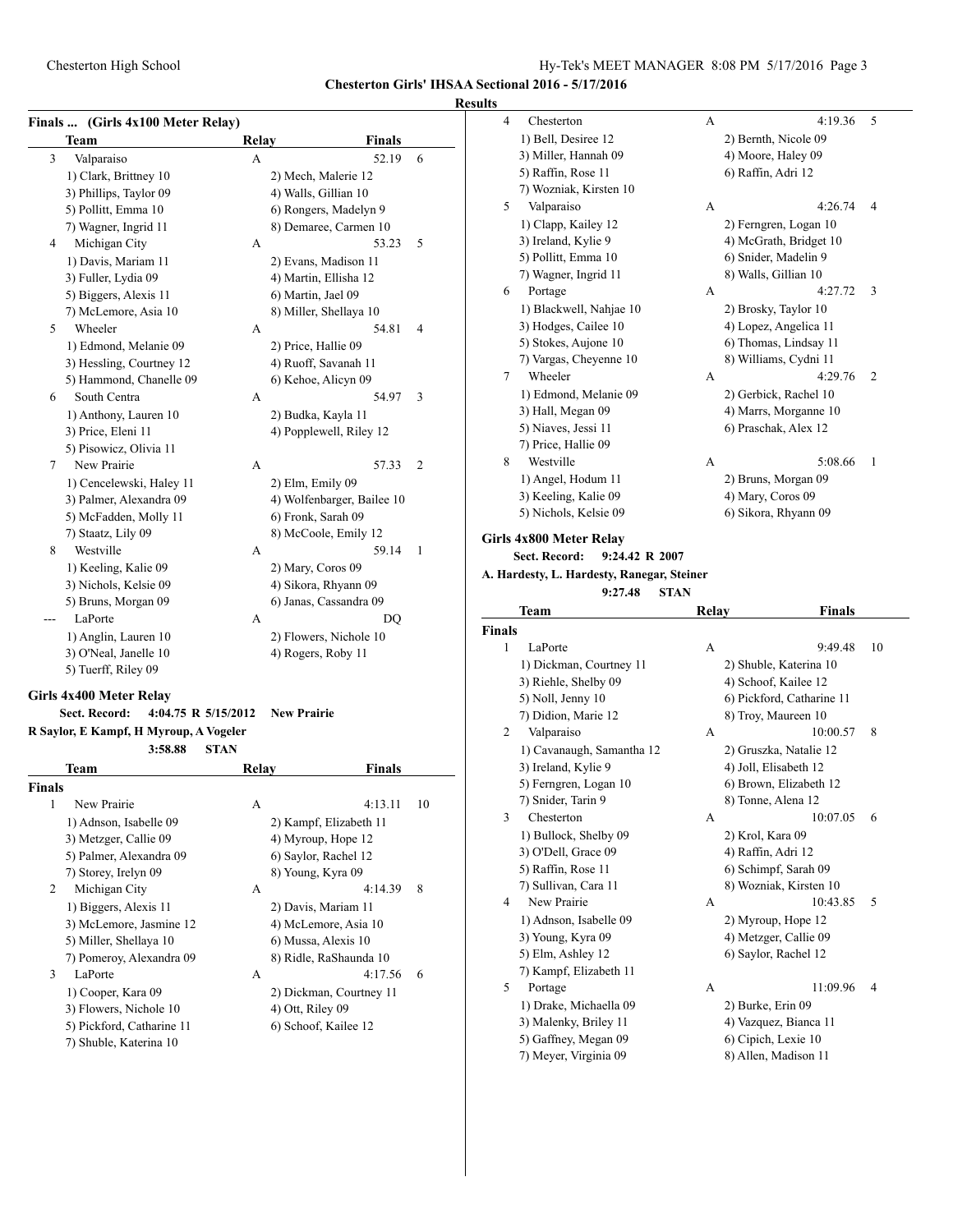#### **Chesterton Girls' IHSAA Sectional 2016 - 5/17/2016**

#### **Results**

| Finals  (Girls 4x800 Meter Relay) |       |        |
|-----------------------------------|-------|--------|
| Team                              | Relav | Finals |

| Michigan City<br>6          | 11:51.67<br>$\mathcal{R}$<br>А |
|-----------------------------|--------------------------------|
| 1) Doperalski, Katherine 09 | 2) Quinlan, Elizabeth 12       |
| 3) Sherrod, Brikea 09       | 4) Tubbs, Hannah 11            |
| 5) Plunk, Hannah 09         | 6) Chappell, Samantha 11       |
| 7) Budzik, Alyssa 09        | 8) Hyska, Sarah 09             |
| Cirls High Lumn             |                                |

#### **Girls High Jump**

**Sect. Record: 5-06 R 1982 Michelle Dzyacky**

|                | 5-04.00           | <b>STAN</b> |              |               |                |
|----------------|-------------------|-------------|--------------|---------------|----------------|
|                | Name              | Yr          | School       | <b>Finals</b> |                |
| Finals         |                   |             |              |               |                |
| 1              | Clark, Brittney   | 10          | Valparaiso   | 5-01.00       | 10             |
| $\overline{2}$ | Pisowicz, Olivia  | 11          | South Centra | 5-00.00       | 8              |
| 3              | Lopez, Angelica   | 11          | Portage      | $4 - 10.00$   | 6              |
| 4              | Jorgensen, Taylor | 11          | Washington T | J4-10.00      | 5              |
| 5              | Troup, Brittney   | 10          | Chesterton   | J4-10.00      | $\overline{4}$ |
| 6              | Biggers, Alexis   | 11          | Michigan Cit | 4-08.00       | 2.5            |
| 6              | Tumidalsky, Alexa | 09          | Chesterton   | 4-08.00       | 2.5            |
| 8              | Rogers, Phoebie   | 10          | Valparaiso   | J4-08.00      | 1              |
| 9              | Kosior, Alexa     | 11          | LaPorte      | 4-06.00       |                |
|                | Ridle, RaShaunda  | 10          | Michigan Cit | NΗ            |                |
|                | Foster, Breanna   | 09          | LaPorte      | NΗ            |                |
|                | Lopez, Legacy     | 09          | Portage      | NΗ            |                |
|                | Logan, Alex       | 09          | Wheeler      | NΗ            |                |
|                | Fronk, Sarah      | 09          | New Prairie  | NΗ            |                |
|                | Elm, Emily        | 09          | New Prairie  | NH            |                |

#### **Girls Pole Vault**

|                | Sect. Record:         | 12-00 R 2007 | <b>Abbey Sutton</b> |               |                |
|----------------|-----------------------|--------------|---------------------|---------------|----------------|
|                | 11-03.00              | <b>STAN</b>  |                     |               |                |
|                | <b>Name</b>           | Yr           | School              | <b>Finals</b> |                |
| <b>Finals</b>  |                       |              |                     |               |                |
| 1              | Ochoa, Haley          | 12           | Chesterton          | $9 - 06.00$   | 10             |
| $\overline{2}$ | Barcelli, Delaney     |              | 12 Portage          | J9-06.00      | 8              |
| 3              | Heideman, Zoi         | 10           | Chesterton          | J9-06.00      | 6              |
| 4              | Kondratavicius, Erika | 11           | Portage             | $9 - 00.00$   | 4.5            |
| 4              | Ido, Alyssa           | 10           | Valparaiso          | $9 - 00.00$   | 4.5            |
| 6              | Langford, Mary        | 12           | LaPorte             | 8-06.00       | 3              |
| 7              | Miller, Meghan        | 09           | Michigan Cit        | 8-00.00       | $\overline{2}$ |
|                | Riley, Megan          | 12           | LaPorte             | NH            |                |
| ---            | McCoole, Emily        |              | 12 New Prairie      | NH            |                |
| ---            | Clark, Brittney       | 10           | Valparaiso          | NH            |                |
| ---            | Mannaioni, Alyssa     | 09           | Michigan Cit        | NH            |                |
|                | McFadden, Molly       | 11           | New Prairie         | NH            |                |
|                |                       |              |                     |               |                |

#### **Girls Long Jump**

|        | Sect. Record:<br>$18-03.25$ R |          | Kim Lienhoop(2005)-Katie McColly |              |               |    |
|--------|-------------------------------|----------|----------------------------------|--------------|---------------|----|
|        |                               | 17-11.00 | <b>STAN</b>                      |              |               |    |
|        | Name                          |          |                                  | Yr School    | <b>Finals</b> |    |
| Finals |                               |          |                                  |              |               |    |
|        | Flowers, Nichole              |          | 10                               | LaPorte      | 16-09.50      | 10 |
| 2      | Mech, Malerie                 |          | 12                               | Valparaiso   | 15-10.50      | 8  |
| 3      | Davis, Mariam                 |          | 11                               | Michigan Cit | 15-07.50      | 6  |
| 4      | Warren, Samantha              |          | 12.                              | Chesterton   | 15-06.00      | 5  |
| 5      | Chapman, Emily                |          | 11                               | LaPorte      | $15-04.00$    | 4  |
|        |                               |          |                                  |              |               |    |

| 6  | Wagner, Ingrid       | 11  | Valparaiso   | 15-00.75 | 3 |
|----|----------------------|-----|--------------|----------|---|
| 7  | Evans, Madison       | 11  | Michigan Cit | 14-10.75 | 2 |
| 8  | Stento, Jamie        | 09  | Chesterton   | 14-10.50 | 1 |
| 9  | Robinson, Hailey     | 11  | Portage      | 13-07.25 |   |
| 10 | Ruoff, Savanah       | 11  | Wheeler      | 13-04.75 |   |
| 11 | Elm, Emily           | 09. | New Prairie  | 13-04.00 |   |
| 12 | Velez, Vianca        | 11  | Portage      | 13-00.50 |   |
| 13 | Wolfenbarger, Bailee | 10  | New Prairie  | 12-05.50 |   |
| 14 | Woods, Calysta       | 11  | Wheeler      | 12-03.50 |   |
| 15 | Angel, Hodum         | 11  | Westville    | 12-03.00 |   |
|    |                      |     |              |          |   |

# **Girls Shot Put**

#### **Sect. Record: 49-00.75 R 5/18/2010 Tori Bliss 40-05.50 STAN**

| Name          |                         | Yr | <b>School</b> | <b>Finals</b> |                |
|---------------|-------------------------|----|---------------|---------------|----------------|
| <b>Finals</b> |                         |    |               |               |                |
| 1             | Farley, Victoria        | 11 | Portage       | 46-05.50      | <b>STAN</b>    |
| 2             | Ochs, Madison           | 10 | Valparaiso    | 41-03.00      | <b>STAN</b>    |
| 3             | Smith, Ashlynn          | 12 | New Prairie   | 38-08.00      | 6              |
| 4             | Woods, Arcadia          | 11 | Michigan Cit  | 36-03.50      | 5              |
| 5             | Santaquilani, Gabrielle | 11 | Portage       | 35-01.50      | 4              |
| 6             | Haislet, Anna           | 11 | LaPorte       | 34-08.50      | 3              |
| $\tau$        | Murray, Olivia          | 12 | Valparaiso    | 34-08.00      | $\overline{c}$ |
| 8             | Barber, Madison         | 12 | LaPorte       | 33-03.50      | 1              |
| 9             | Moore, Aysha            | 10 | Chesterton    | 30-07.00      |                |
| 10            | Hundt, Emily            | 10 | New Prairie   | 29-11.50      |                |
| 11            | Woods, Alexis           | 09 | Michigan Cit  | 29-10.00      |                |
| 12            | Popplewell, Riley       | 12 | South Centra  | 29-03.00      |                |
| 13            | Socha, Amy              | 11 | Chesterton    | 28-06.00      |                |
| 14            | Popp, Kaylynn           | 09 | Westville     | 27-03.50      |                |
| 15            | Janas, Cassandra        | 09 | Westville     | 27-02.00      |                |
| 16            | Taylor, Chrissy         | 09 | Wheeler       | 23-09.00      |                |
| 17            | Gerbick, Becki          | 12 | Wheeler       | 23-03.50      |                |
| 18            | Little, Aleah           | 09 | South Centra  | 17-05.00      |                |
|               |                         |    |               |               |                |

### **Girls Discus Throw**

**Sect. Record: 142-07 R 1983 Debbie Smith**

**129-07 STAN Name Yr School Finals Finals** Ochs, Madison 10 Valparaiso 120-09.00 10 Smith, Ashlynn 12 New Prairie 117-07.00 8 Farley, Victoria 11 Portage 96-06.00 6 Butler, Ariel 12 Valparaiso 92-02.50 5 Hay, Alexis 12 New Prairie 91-06.00 4 Brown, Yasmin 10 Chesterton 91-05.00 3 Shuble, Lacey 12 LaPorte 88-00.00 2 8 Janas, Cassandra 09 Westville 85-08.00 1 Mitzner, Janelle 11 South Centra 84-03.00 Brown, Camie 12 Chesterton 83-07.00 Adams, Brittney 10 Michigan Cit 82-11.00 12 Barber, Madison 12 LaPorte 82-01.00 Woods, Arcadia 11 Michigan Cit 79-11.00 West, Gabrielle 11 Westville 76-11.00 15 Gerbick, Becki 12 Wheeler 69-06.00 Taylor, Chrissy 09 Wheeler 68-10.00 Little, Aleah 09 South Centra 49-09.00